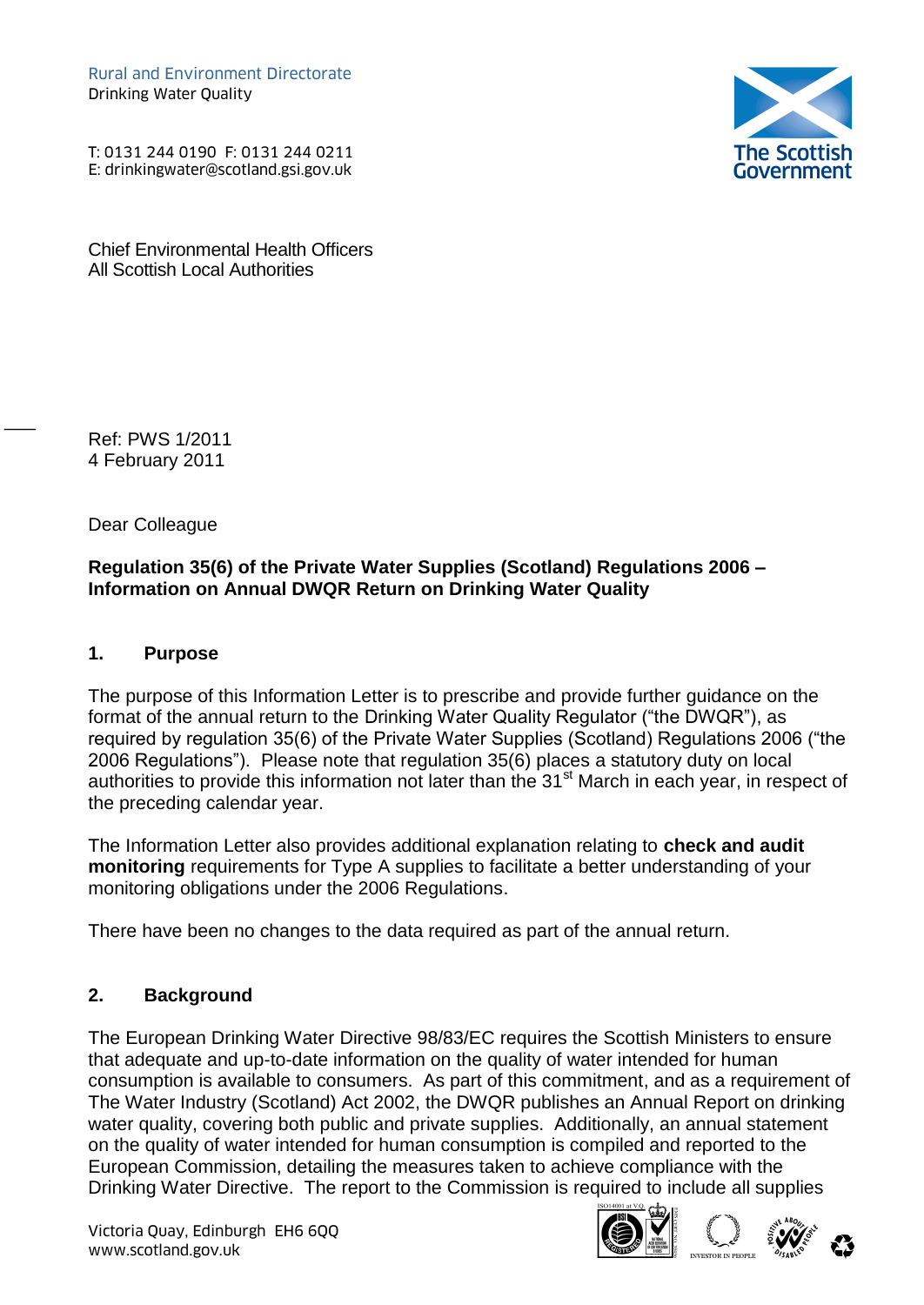providing  $≥ 10$  m<sup>3</sup> of water a day as an average or serving  $≥ 50$  persons or serving a commercial or public activity. The information you provide in terms of regulation 35(6) of the 2006 Regulations informs both the Annual Report and the report to the Commission.

### **3. Provision of data**

### **3.1 Submission of Annual Data Return**

#### **In accordance with the requirements of the 2006 Regulations, data must be submitted to DWQR NO LATER THAN 31ST MARCH EACH YEAR for the preceding calendar year.**

Please note that it will not be possible to include data received after this date in the DWQR's Annual Report and nil returns will be recorded in the Annual Report against the offending local authority. It is strongly recommended that you contact the DWQR at the earliest opportunity if you will have difficulty meeting this deadline. DWQR will make arrangements for the supply of information to Scottish Health Boards and the Scottish Environment Protection Agency.

#### **3.2 Tables**

The data which you are required to provide for the purposes of the Annual Data Return is captured in two Excel tables. The **Supply Detail Table,** provides details of each supply including, for example, the classification and level of supply, treatment processes and grant information. The **Sample Data Table** provides analytical data about water quality collected from each supply during the preceding calendar year.

For Type A supplies, statutory check and audit samples taken in accordance with Regulations 19 and 20 of the 2006 Regulations must be flagged '**SR'** in the scheduled regulatory sample field in the sample data table. For Type B supplies, any samples taken in accordance with Part VIII of the 2006 Regulations should also be flagged 'SR'. Without the 'SR' flag it is not possible for DWQR to identify repeat samples or samples taken to inform a grant application from statutory check and audit samples required under the 2006 Regulations. It is only statutory samples which are reported to the European Commission in terms of our reporting obligations under the Drinking Water Directive. However, the nonstatutory samples are very useful in providing additional information in relation to the supply and are used by DWQR to identify water quality trends etc. since the 2006 Regulations and the Grant Scheme came into force.

The unique 'supply site reference' (SiteRef) for each supply, is made up of the three letter authority code (specified by the DWQR and set out in Annex 2, Table 1 to this letter) and a unique reference indicator (which you will need to specify for each private supply). This unique supply site reference is used to link supply information between the Supply Detail Table and Sample Data Table. It is vital that this unique reference number is recorded consistently for each supply and in relation to both tables. Please note that the supply site reference number relates to the actual private water supply source and not to individual properties (domestic or commercial) which may be served by that supply. It is important that samples taken from individual properties should always have their relevant unique supply site reference; multiple properties served by the same source will have the same supply site reference.

The data in the sample result field must be supplied in the units of measurement specified in Schedule 1 of the 2006 Regulations. For example, if the 2006 Regulations state the units as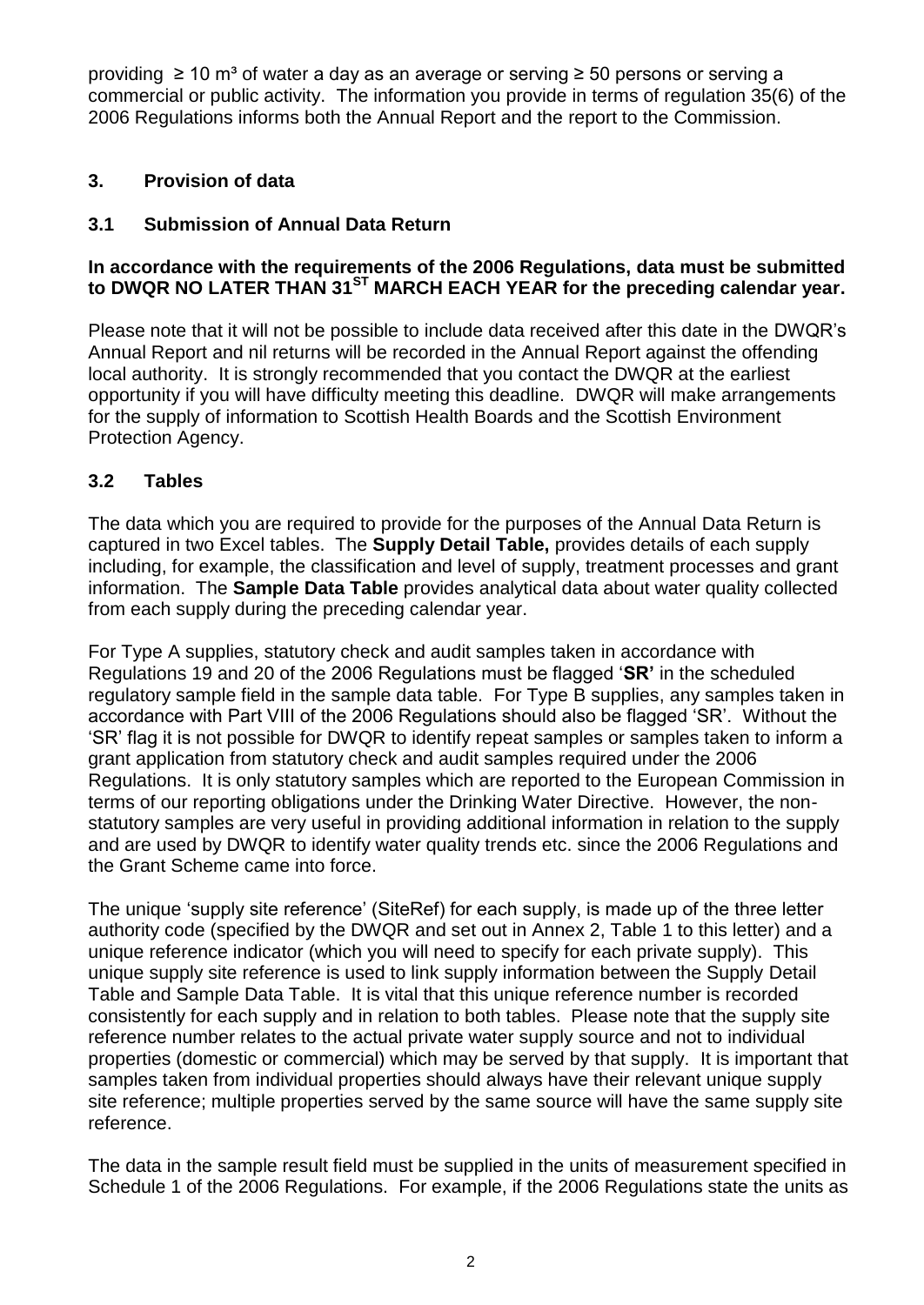mg/l, the sample data must be reported in mg/l. Please ensure that this important check is carried out before submitting your data to DWQR.

### **3.3 Filenames**

The tables should be submitted to DWQR in two files:

## **Supply Detail Table: PrivateSiteXXXMar11**

### **Sample Data Table: PrivateSampleXXXMar11**

Where 'XXX' is the three-letter local authority code specified in Annex 2 Table 1 to this letter (e.g. BRD for Scottish Borders) and Mar11 relates to the report which is due to be submitted by 31 March 2011 for the calendar year ending 31 December 2010. These last two digits will obviously require to be updated for future reports. This consistent approach enables files to be automatically recognised and loaded by the DWQR data system.

### **3.4 File format**

The tables should be submitted to DWQR in **comma separated variable (or \*.CSV) format.**  An Excel file can be saved as a \*.CSV file by selecting "Save As" and choosing CSV (Comma Delimited) from the drop-down file type box.

- Dates must be in correct format (DD/MM/YY or DD/MM/YYYY). If the day or month are a single digit, care is needed to ensure that these are preceded by a zero.
- Empty fields must be included in the data return with the correct number of commas to represent the separators of the empty fields. DO NOT USE SPACES TO REPRESENT NIL FIELDS; LEAVE THEM EMPTY
- Do not use comma separators for 000's (e.g. 1000 not 1,000).

If it is not possible to provide the data in \*.CSV format, an Excel spreadsheet will be acceptable provided it meets the format specified in the table definitions In Annex 1 and Annex 3.

#### **Please note that hard copy paper data returns cannot be accepted.**

#### **4. Monitoring requirements – Type A supplies**

## **4.1 Check Monitoring – Regulation 19 and Schedule 2, Table A**

Check monitoring parameters are those which, if present in a water supply, have the potential to cause an immediate risk to health.

The requirements for check monitoring and their sampling frequencies are set out in Regulation 19 and Schedule 2, Table A of the 2006 Regulations. All Type A supplies must be sampled for all check parameters with the exception under certain circumstances of *Clostridium perfringens*, aluminium, iron and nitrite. The exceptions are listed in the footnotes to Schedule 2.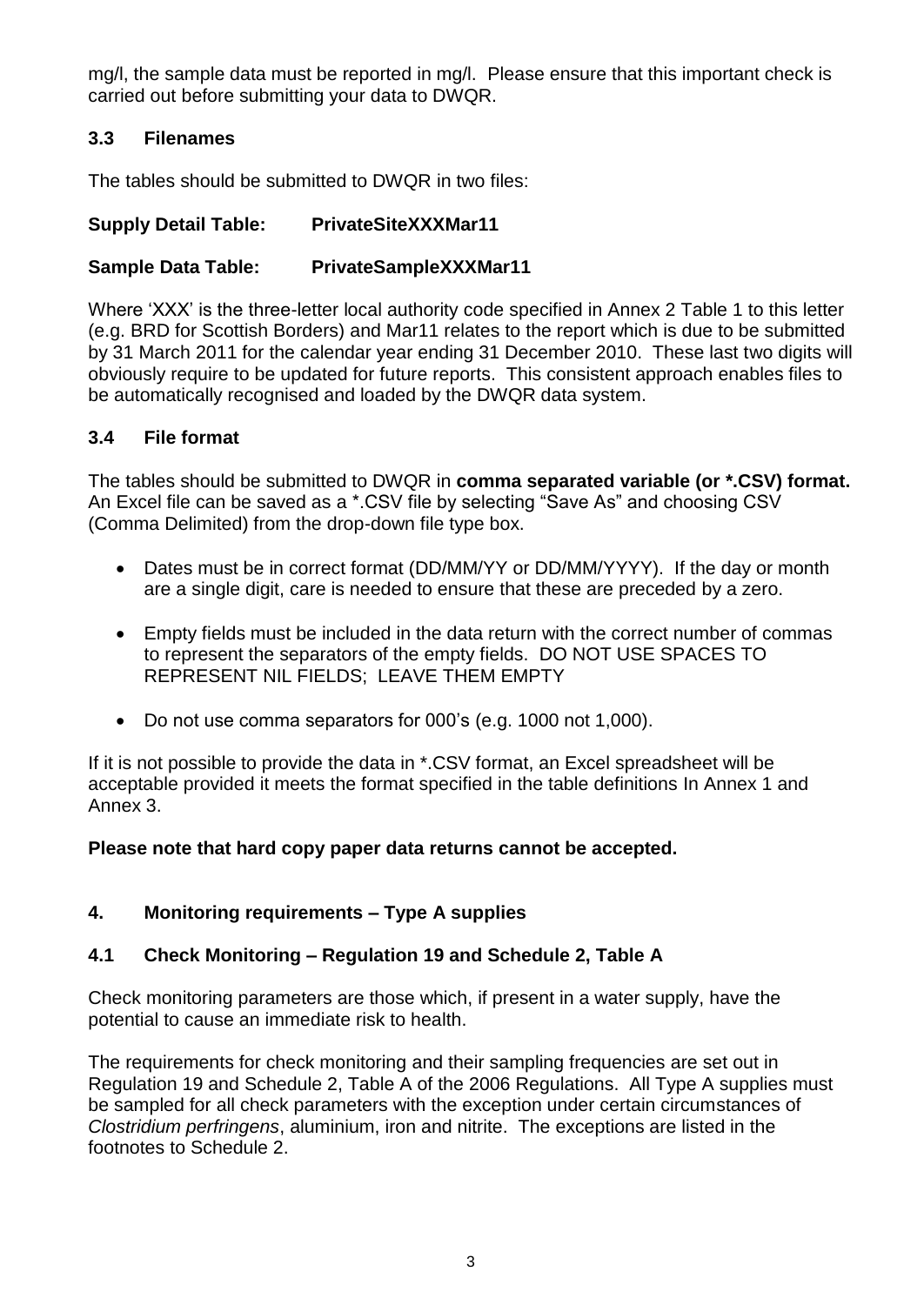Table 1 below, reflects Schedule2 and shows the parameters which must be sampled in order to comply with the 2006 Regulations. All parameters listed in Table 1 must be sampled unless they satisfy the footnoted exemption criteria.

| Table 1                              |
|--------------------------------------|
| <b>Check Monitoring Parameters</b>   |
| Coliforms bacteria                   |
| Escherichia coli (E.coli)            |
| Clostridium perfringens <sup>a</sup> |
| Ammonium                             |
| Aluminium <sup>b</sup>               |
| <b>Colony Counts</b>                 |
| Colour                               |
| Conductivity                         |
| pH                                   |
| b<br>Iron                            |
| Nitrite <sup>c</sup>                 |
| Odour                                |
| <b>Taste</b>                         |
| Turbidity                            |

 $\begin{array}{c} \blacksquare \ \blacksquare \ \blacksquare \end{array}$  Turbidity<br> $\begin{array}{c} \blacksquare \ \blacksquare \end{array}$  a surface water supply or is influenced by surface water.

 $b$  – only required if used as a flocculant.

 $\textdegree$  – only required if chloramination is used a disinfectant.

#### **4.2 Audit Monitoring – Regulation 20 and Schedule 2, Table B**

Parameters in the 2006 Regulations subject to audit monitoring, Regulation 20 and Schedule 2, Table B, are those that may have the capacity to impact upon human health if their concentration or value or level were consistently breached. The parameters may do harm, but the effects are likely to be only measureable in human health terms after prolonged exposure to the failing limits, unless they are present at very high levels.

The determination of which parameters should be considered for audit monitoring and the frequency of their monitoring is prescribed in regulation 20 and Schedule 2, Table B of the Regulations. However, the 2006 Regulations provide local authorities with discretionary powers to exempt certain chemical where it can be demonstrated that a parameter is not likely to be present in a given supply in concentrations that could give rise to a risk to human health. Regulation 26 and Schedule 3 of the Regulations are intended to allow you to determine whether there are any parameters that do not need to be monitored because they are unlikely to be present in concentrations that could lead to a risk to human health. In making this determination, you should consider data available from previous monitoring of supplies, completed risk assessments and any other information that you may hold. It should be noted where any audit parameters are not monitored, in accordance with Regulation 26(2), you are required to inform the relevant and responsible persons as described in Regulations 4 and 2, and the appropriate health board.

To date, a number of local authorities have not complied with their obligations under the 2006 Regulations in terms of audit monitoring. You are reminded that audit monitoring is mandatory for Type A supplies. It is strongly advised that you formalise a programme of audit monitoring for all of Type A supplies in accordance with the Regulations and your duty under section 76F of the Water (Scotland) Act 1980 to keep yourself informed about the wholesomeness and sufficiency of water supplies provided to premises in your area, including every private supply to any such premises.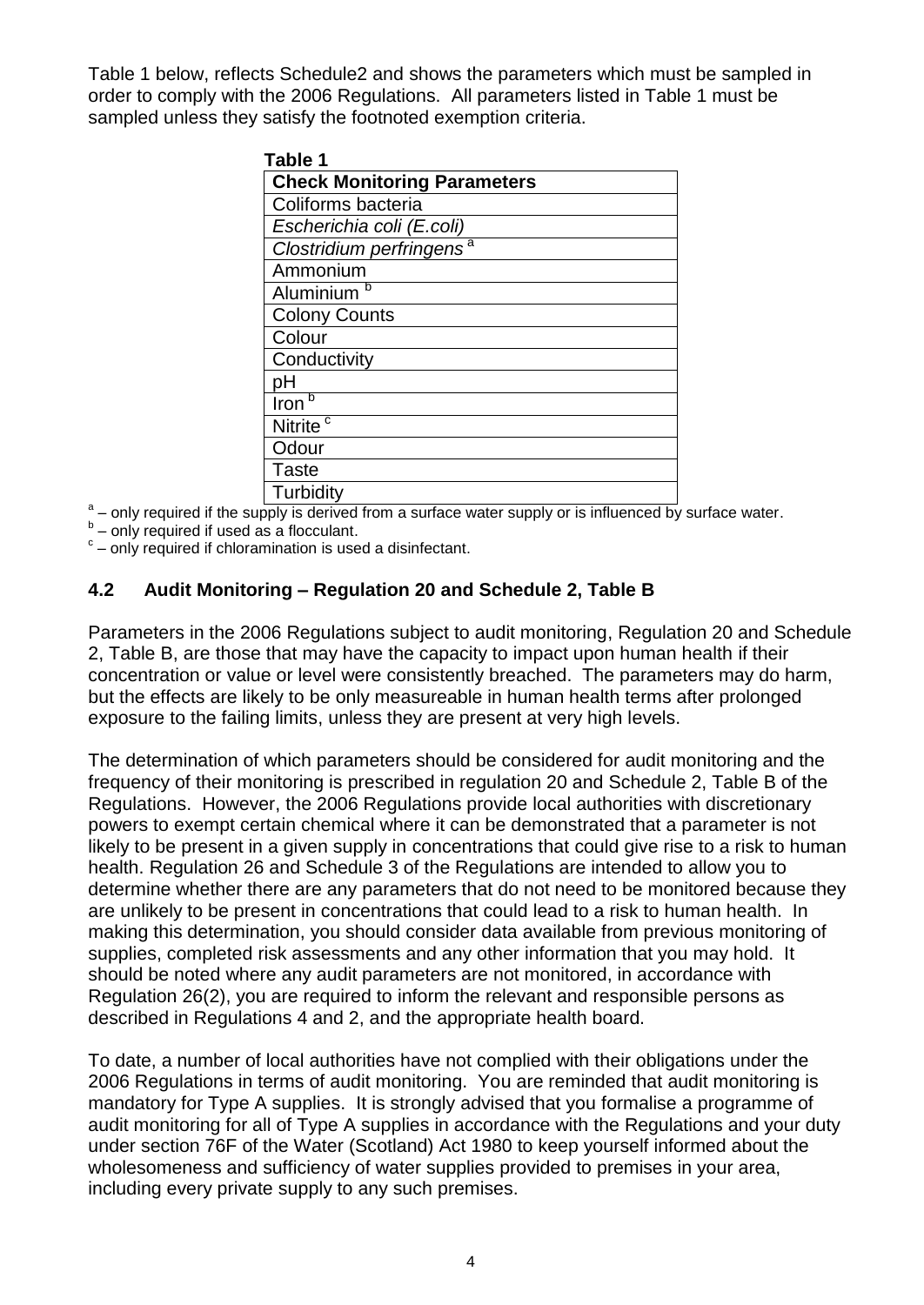### **5. Routine Monitoring – Type B supplies**

Routine monitoring for Type B supplies is set out in regulation 28 and Schedule 2, Table C and repeated in Table 2 below for ease of reference.

| Table 2                             |
|-------------------------------------|
| <b>Routine Monitoring Parameter</b> |
| Coliform bacteria                   |
| Conductivity                        |
| Enterococci                         |
| Escherichia coli (E.coli)           |
| Hydrogen ion (pH)                   |
| Lead                                |
| Nitrate <sup><math>a</math></sup>   |
| Odour                               |
| <b>Taste</b>                        |
| Turbidity                           |

<sup>a</sup> – Samples are only needed if there are reasonable grounds to suspect that levels in the locality are above 25 mg  $NO<sub>3</sub>/I$ .

#### **6. Further information and enquiries**

If any further advice is required on the interpretation of the Regulations, their application or on the format of the data returns, please do not hesitate to get in touch to discuss further.

Data advice and enquiries: Contact: David Grzybowski, T: 0131 244 7544. david.grzybowski@scotland.gsi.gov.uk

Technical advice and enquiries: Contact: Colette Robertson Kellie, T: 0131 244 0278, colette.robertson-kellie@scotland.gsi.gov.uk

Policy and Grant enquiries: Contact: Lynne McMinn, T: 0131 244 7474 lynne.mcminn@scotland.gsi.gov.uk

#### **7. Resources**

A copy of this information letter and the current version of the data return template can be found at: [www.dwqr.org.uk](http://www.dwqr.org.uk/)

Additional information relating to all aspects of private water supplies can be found at: [www.privatewatersupplies.gov.uk](http://www.privatewatersupplies.gov.uk/)

Yours sincerely

David Grzybowski Data Strategy Manager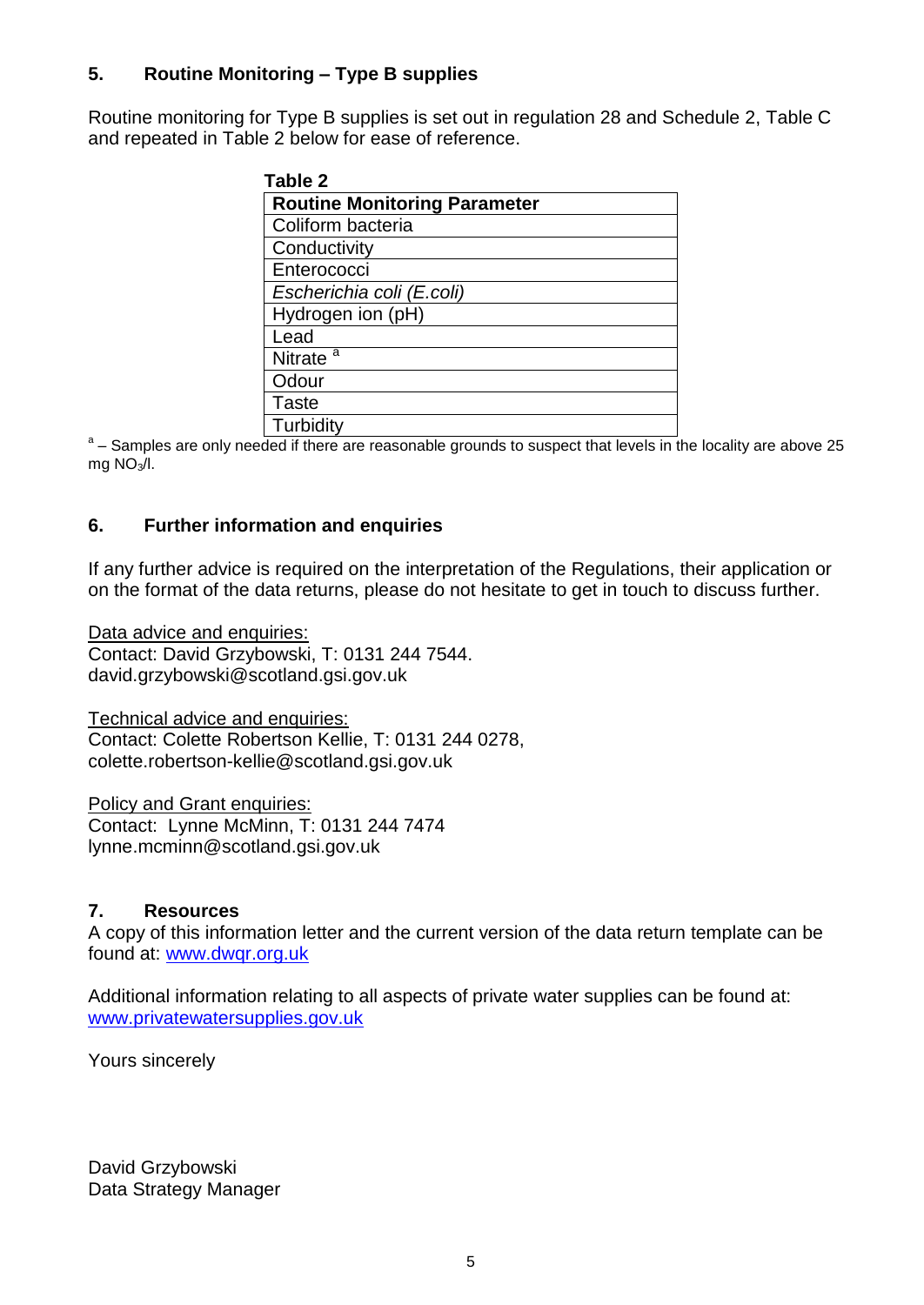### **Table 1: Supply Detail Table**

| <b>Field Name in Return template</b> | <b>Field Description</b>                                                                                                                                                                                                                                                                                                                                                                                                                                                                 | <b>Field</b><br>type | <b>Field size</b><br>(number of<br>characters) | <b>Example 1</b>     | <b>Example 2</b> |
|--------------------------------------|------------------------------------------------------------------------------------------------------------------------------------------------------------------------------------------------------------------------------------------------------------------------------------------------------------------------------------------------------------------------------------------------------------------------------------------------------------------------------------------|----------------------|------------------------------------------------|----------------------|------------------|
| <b>StartDate</b>                     | Reporting period start date in the format DD/MM/YY                                                                                                                                                                                                                                                                                                                                                                                                                                       | Date                 | 8/10                                           | 01/01/11             | 01/01/2011       |
| EndDate                              | Reporting period end date in the format DD/MM/YY                                                                                                                                                                                                                                                                                                                                                                                                                                         | Date                 | 8/10                                           | 31/12/11             | 31/12/2011       |
| <b>SiteRef</b>                       | This is the Unique Site Reference, consisting of:<br>1) Local Authority prefix - Three letter code supplied<br>by DWQR in Look-up Table 1<br>2) Your unique identifier for each private supply<br>Your unique reference should be used for all<br>samples taken from properties supplied by this<br>source.<br>Note: The unique identifier can be the<br>coding/numbering system your LA currently uses.<br>The code should be unique to that source, for the<br>lifetime of the supply. | <b>Text</b>          | up to 50                                       | <b>BRD/Hollybush</b> | <b>BRD0123</b>   |
| SourceName                           | This is the name of source or location name - the<br>source is the point of abstraction from a watercourse<br>or loch, or the site name where the spring, well or<br>borehole is located.                                                                                                                                                                                                                                                                                                | <b>Text</b>          | up to 80                                       | Hollybush Farm       | Hollybush Farm   |
| GridReference-Eastings               | The X or Easting coordinate location of the source of<br>private supply.<br>Note: Format should be six-figure Easting. 100 km<br>letter should be converted to its number format.                                                                                                                                                                                                                                                                                                        | Number               | up to 10                                       | 348300               | 348300           |
|                                      | Annex 4 shows a worked example.                                                                                                                                                                                                                                                                                                                                                                                                                                                          |                      |                                                |                      |                  |
| GridReference -Northings             | The Y or Northing coordinate location of the source<br>of private supply.<br>Note: Format should be six-figure Northing. 100 km<br>letter should be converted to its number format.                                                                                                                                                                                                                                                                                                      | Number               | up to 10                                       | 633700               | 633700           |
| Classification                       | Classification of the private supply: Type A or Type B<br>If Type A, please state its level: A1, A2 or A3.                                                                                                                                                                                                                                                                                                                                                                               | <b>Text</b>          | $\overline{2}$                                 | A1                   | В                |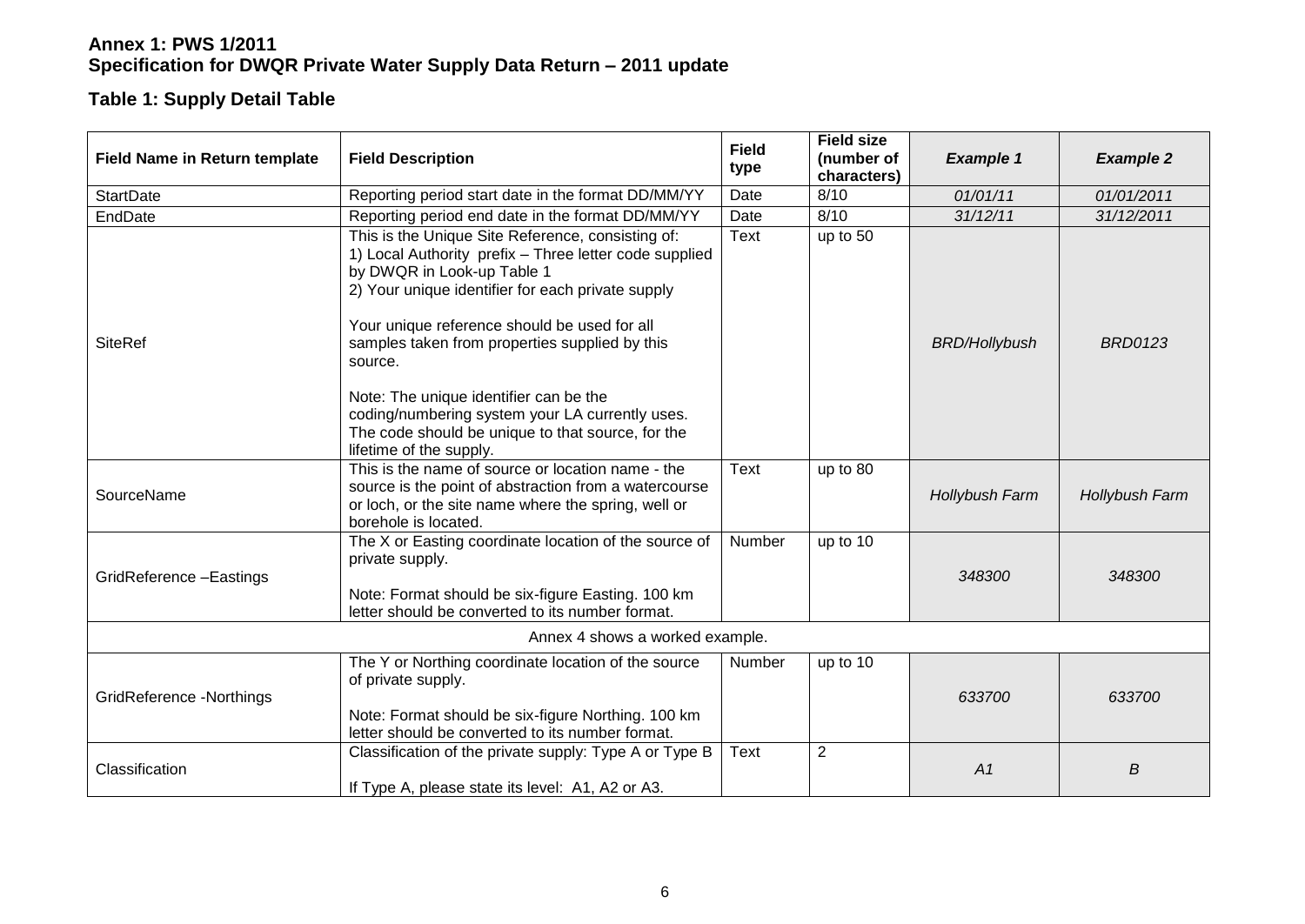| <b>Field Name in Return template</b> | <b>Field Description</b>                                                                                                                                                                                                                                                                                                                                           | <b>Field</b><br>type  | <b>Field size</b><br>(number of<br>characters) | <b>Example 1</b>                             | <b>Example 2</b>                  |
|--------------------------------------|--------------------------------------------------------------------------------------------------------------------------------------------------------------------------------------------------------------------------------------------------------------------------------------------------------------------------------------------------------------------|-----------------------|------------------------------------------------|----------------------------------------------|-----------------------------------|
| Regulation 3(1) status               | The flag WD should be used to denote supplies that<br>are solely used for crop washing or during distillation<br>of spirits under regulation 3(1). If not applicable,<br>leave blank.<br>- Use letters WD                                                                                                                                                          | <b>Text</b>           | $\overline{2}$                                 | <b>WD</b>                                    |                                   |
| TypeAReason                          | This should be used to provide a brief description<br>stating why the supply has been classified as a Type<br>А.<br>A Type A supply provides ≥10m3 a day, serves ≥ 50<br>persons or supplies a commercial or public activity<br>(e.g., large population supplied, the source supplies<br>a restaurant, holiday let, etc.).<br>If not a Type A supply, leave blank. | Text                  | up to 3                                        | Supply serves a<br>campsite and farm<br>shop | Supply provides<br>≥10 $m^3$ /day |
| <b>TouristAccommodation</b>          | This should be used to show the number of<br>properties served by the supply that provide tourist<br>accommodation on a commercial basis (e.g. Guest<br>Houses, B&Bs, Self Catering cottages, campsites).<br>If not applicable, leave blank.                                                                                                                       | $Number -$<br>integer | 3                                              |                                              |                                   |
| PurposeDomestic                      | This should be used to show the number of domestic<br>premises served by supply.<br>If not applicable, leave blank.                                                                                                                                                                                                                                                | Number-<br>integer    | up to 3                                        |                                              |                                   |
| PurposeIndustrialFood                | This should be used to show the number of<br>properties served by the supply that serve or<br>prepare food on a commercial basis (e.g. inns,<br>cafes, food manufacturers).<br>If not applicable, leave blank.                                                                                                                                                     | Yes / No              | up to 3                                        |                                              |                                   |
| <b>OtherCommercial</b>               | This should be used to show the number of<br>commercial premises served by supply not included<br>above.<br>If not applicable, leave blank.                                                                                                                                                                                                                        | Number-<br>integer    | up to 3                                        | 6                                            |                                   |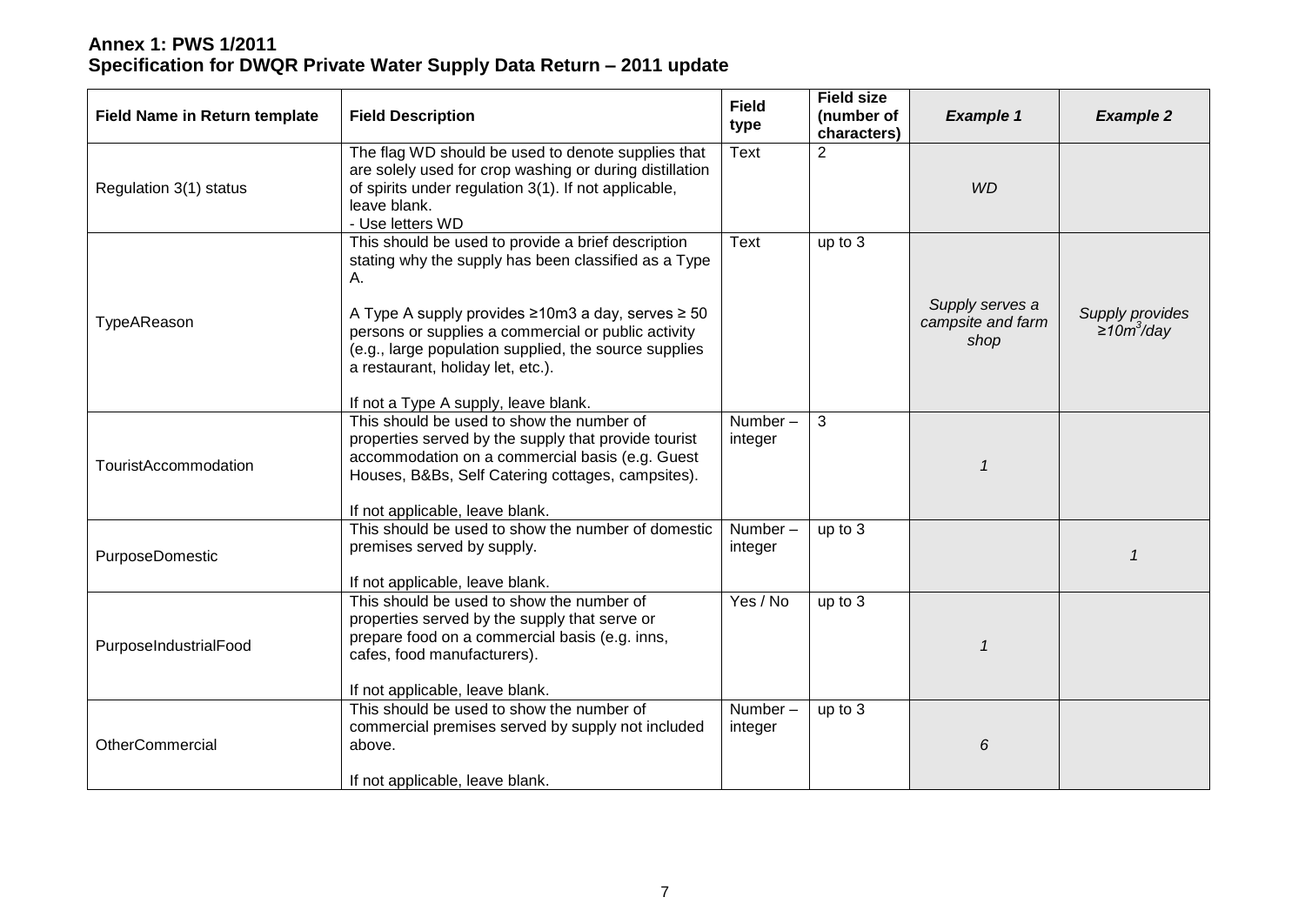| <b>Field Name in Return template</b> | <b>Field Description</b>                                                                                                                                                                                                                                                                                                                                                                                                                                                        | <b>Field</b><br>type | <b>Field size</b><br>(number of<br>characters) | <b>Example 1</b> | <b>Example 2</b> |
|--------------------------------------|---------------------------------------------------------------------------------------------------------------------------------------------------------------------------------------------------------------------------------------------------------------------------------------------------------------------------------------------------------------------------------------------------------------------------------------------------------------------------------|----------------------|------------------------------------------------|------------------|------------------|
| ReleaseToPublicRecord                | This field should be used to indicate sites of a<br>sensitive nature (e.g. Ministry of Defence sites). It<br>can also be used if LA does not want the data<br>released. These sites will not be released to the<br>public record.                                                                                                                                                                                                                                               | Number<br>Yes / No   | up to 3                                        | Yes              | No               |
| Population                           | Estimate of the maximum number of persons who<br>may be supplied on any one day. Use estimate of<br>2.5 people per property, if true number is not known.<br>- Example 1: If supply serves a campsite, what is the<br>maximum capacity if all plots are occupied? (e.g., 5<br>plots that are big enough for one 3-man tent)<br>- Example 2: If supply serves a shop, what is the<br>maximum number of people working at any one<br>time? (e.g. there are three full time staff) | Text                 | $\overline{2}$                                 | 15               | 3                |
| <b>Volume Out</b>                    | Estimate of the maximum daily average volume of<br>water supplied by private supply in cubic metres per<br>day.<br>Use estimate of 0.2m3/d per person (200 litres), if<br>true volume is not known.                                                                                                                                                                                                                                                                             | <b>Text</b>          | $\overline{2}$                                 | 3                | 0.6              |
| Source type                          | This field is used to state what type the raw water<br>source is. It should be classed as one of the types<br>in the code list supplied in Look-up Table 2 in Annex<br>2 to this Letter.                                                                                                                                                                                                                                                                                        | <b>Text</b>          | $\overline{2}$                                 | <b>SB</b>        | GW               |
| SWFlag                               | This field should be completed where a source has<br>water originating from or is influenced by surface<br>water.<br>- Use letters SI                                                                                                                                                                                                                                                                                                                                           | <b>Text</b>          | $\overline{2}$                                 | SI               |                  |
| <b>TreatmentPhysicalFilter</b>       | Use this field if a source has any form of physical<br>filter present, e.g. sand filter, membrane.<br>- Use letters PF                                                                                                                                                                                                                                                                                                                                                          | <b>Text</b>          | $\overline{2}$                                 | PF               |                  |
| <b>TreatmentDisinfection</b>         | Use this field if a source has any form of disinfection<br>present, e.g. Chlorine, UV.<br>- Use letters DF                                                                                                                                                                                                                                                                                                                                                                      | Text                 | $\overline{2}$                                 | $\mathbf{1}$     | DF               |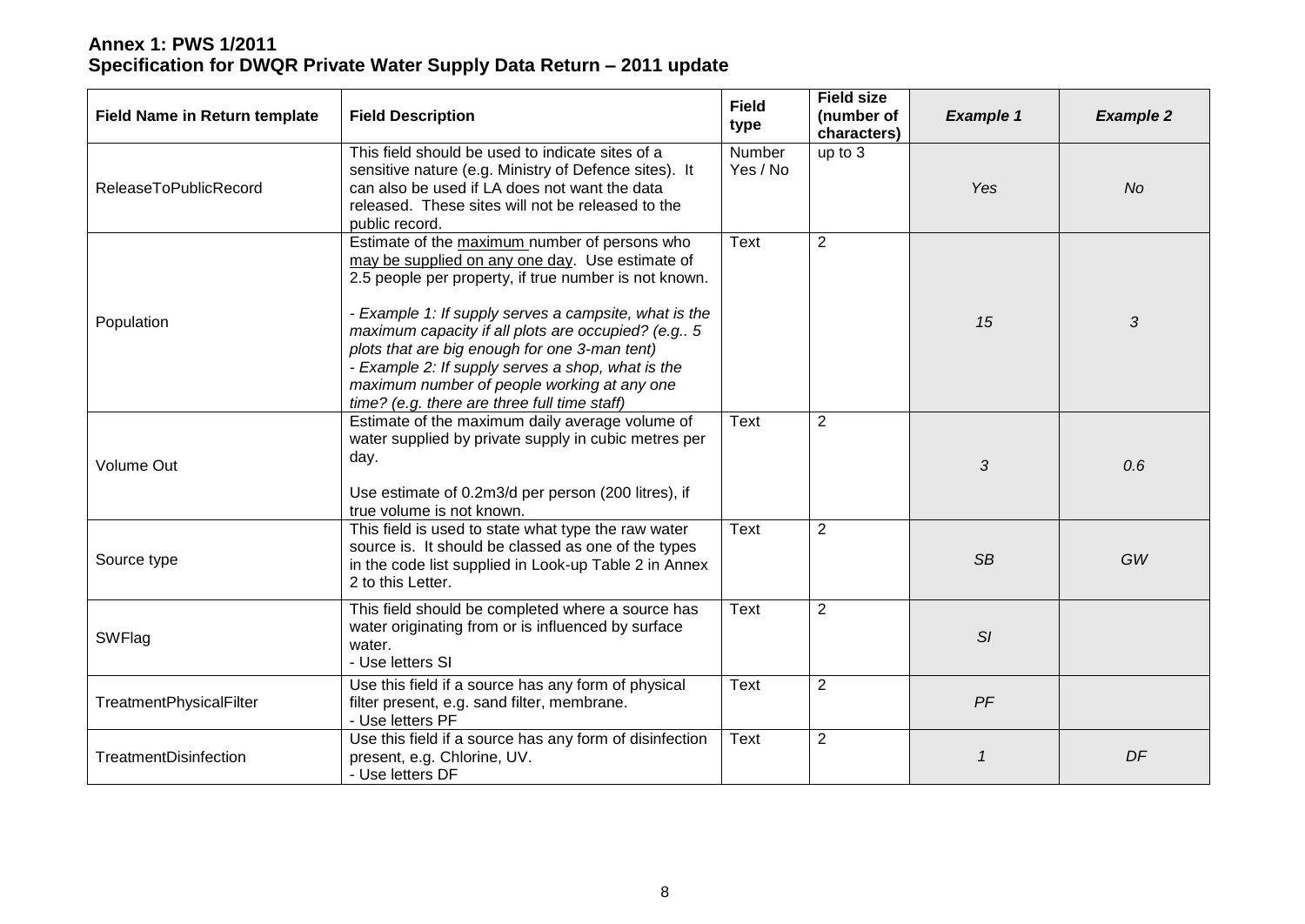| <b>Field Name in Return template</b> | <b>Field Description</b>                                                                                                                                                                                                                                                                                     | <b>Field</b><br>type | <b>Field size</b><br>(number of<br>characters) | <b>Example 1</b> | <b>Example 2</b> |
|--------------------------------------|--------------------------------------------------------------------------------------------------------------------------------------------------------------------------------------------------------------------------------------------------------------------------------------------------------------|----------------------|------------------------------------------------|------------------|------------------|
| <b>TreatmentChemicalFilter</b>       | Use this field if a source has any form of chemical<br>filter or equivalent present, e.g. Activated Carbon,<br>Ion Exchange Resin.<br>- Use letters CF                                                                                                                                                       | <b>Text</b>          | $\overline{2}$                                 | CF               |                  |
| ChloraminationFlag                   | For sites where Chloramination is practised (at any<br>time in the reporting year), use this field.<br>- Use letters CA                                                                                                                                                                                      | <b>Text</b>          | $\overline{2}$                                 | CA               |                  |
| FlocTypeFlag                         | For sites where a flocculant is used (at any time<br>during the reporting year), complete this field by<br>indicating what type is used (if known).<br>$IF = Iron Flocculant$<br>AF = Aluminium Flocculant                                                                                                   | <b>Text</b>          | $\overline{2}$                                 | IF               |                  |
| SilverTreatment                      | Use this field to indicate if silver is used in treatment<br>process.<br>- Use letters AG<br>Note: If silver is used in the treatment process, a<br>PCV of 80µg/l applies for the supply, instead of<br>10µg/l (See Schedule 1, Part II: National<br>Requirements).                                          | Date                 | $\overline{2}$                                 |                  | AG               |
| TemporaryDeparture                   | This field should be completed to indicate if a source<br>is currently under a temporary departure. If so, state<br>whether this is a first, second or third departure.<br>- Use letters GD then departure number (e.g. GD1,<br>GD2 or GD3).<br>If not applicable, leave blank.                              | Text                 | 3                                              | GD <sub>2</sub>  |                  |
| TemporaryDepartureApplication        | This field should be completed to indicate if an<br>application is outstanding for a temporary departure<br>at a source. If so, state whether this is a first,<br>second or third departure.<br>- Use letters AD, then departure application number<br>(AD1, AD2 or AD3).<br>If not applicable, leave blank. | <b>Text</b>          | 3                                              | AD2              |                  |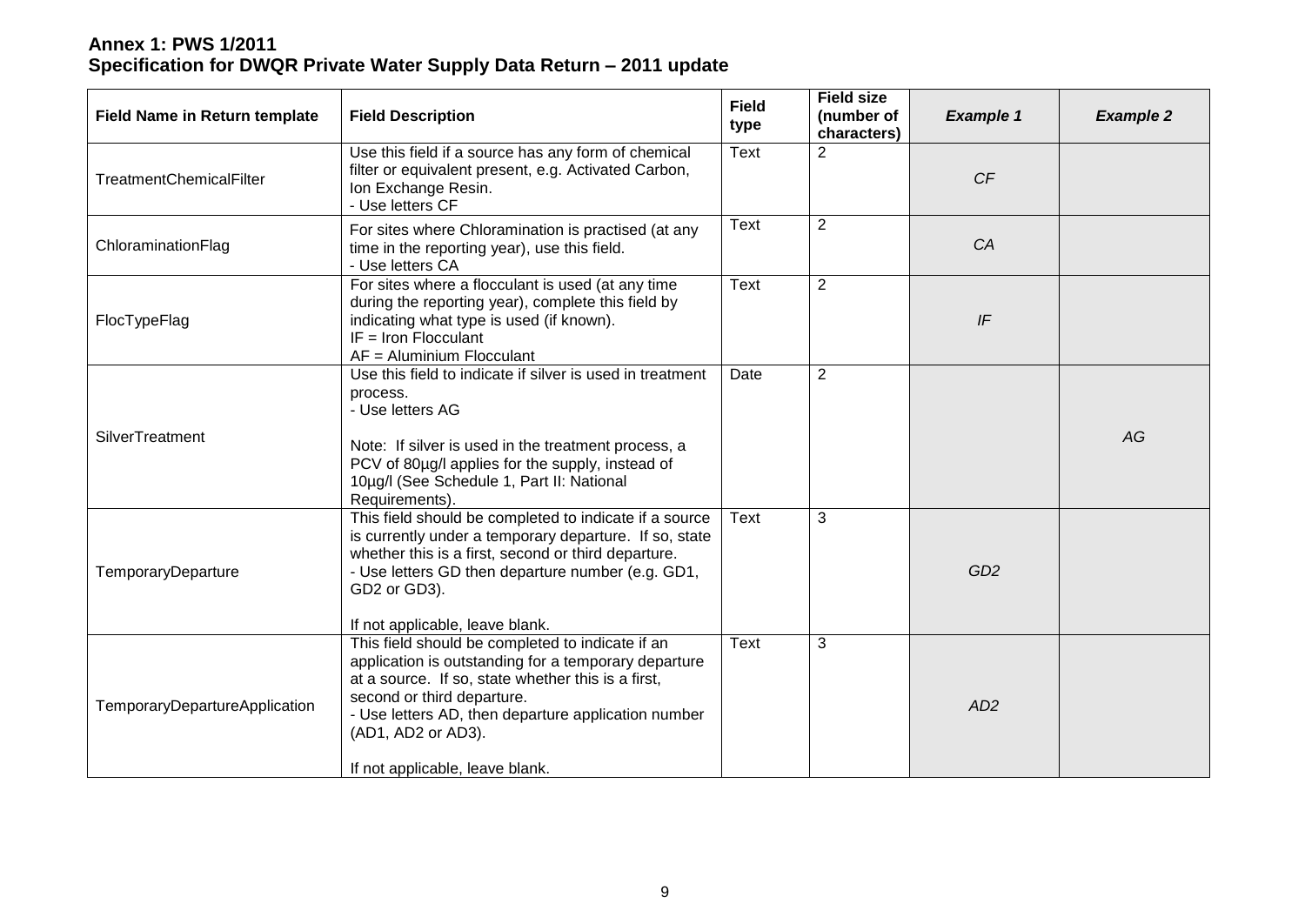| <b>Field Name in Return template</b>          | <b>Field Description</b>                                                                                                                                                                                                                                                                                                                                                                                                                                                         | <b>Field</b><br>type | <b>Field size</b><br>(number of<br>characters) | <b>Example 1</b>        | <b>Example 2</b> |
|-----------------------------------------------|----------------------------------------------------------------------------------------------------------------------------------------------------------------------------------------------------------------------------------------------------------------------------------------------------------------------------------------------------------------------------------------------------------------------------------------------------------------------------------|----------------------|------------------------------------------------|-------------------------|------------------|
| NumberInvestigations                          | Use this field to indicate the total number of<br>investigations carried out in relation to the supply<br>under parts V or VI of the 2006 Regulations.<br>If not applicable, leave blank.                                                                                                                                                                                                                                                                                        | <b>Number</b>        | 3                                              | $\mathbf{\overline{1}}$ |                  |
| <b>NumberEnforcementNotices</b>               | Use this field to indicate the total number of<br>enforcement notices served in relation to the supply<br>under section 76G of the 1980 Act.<br>If not applicable, leave blank.                                                                                                                                                                                                                                                                                                  | Text                 | 3                                              | $\mathbf{1}$            |                  |
| <b>RiskAssessmentComplete</b>                 | Use this field to indicate whether a risk assessment<br>has been completed, as per the requirements of<br>Regulation 16 (1) and (2) or reviewed as appropriate<br>in accordance with Regulation 16(4) by the local<br>authority.<br>- Use letters RA to denote either an initial risk<br>assessment or risk assessment review; please leave<br>blank if an initial assessment or review has not taken<br>place in the previous calendar year.<br>If not applicable, leave blank. | <b>Text</b>          | $\overline{2}$                                 | RA                      | <b>RA</b>        |
| Reg26Exemption-<br><b>TotalIndicativeDose</b> | Use this field to indicate whether an exemption has<br>been granted for total indicative dose under<br>regulation 26 of the 2006 Regulations for the source.<br>- Use letters TIDX<br>If not applicable, leave blank.                                                                                                                                                                                                                                                            | <b>Text</b>          | $\overline{\mathbf{4}}$                        | <b>TIDX</b>             | <b>TIDX</b>      |
| Reg26Exemption-Tritium                        | Use this field to indicate whether an exemption has<br>been granted for tritium under regulation 26 of the<br>2006 Regulations for the supply.<br>- Use letters TRIX<br>If not applicable, leave blank.                                                                                                                                                                                                                                                                          | <b>Text</b>          | 4                                              | <b>TRIX</b>             | <b>TRIX</b>      |
| GrantAppliedDate                              | If a grant application has been made, provide the<br>date it was submitted to the council. (DD/MM/YY or<br>DD/MM/YYYY)<br>If not applicable, leave blank.                                                                                                                                                                                                                                                                                                                        | Date                 | 8/10                                           | 17/03/10                | 17/03/2010       |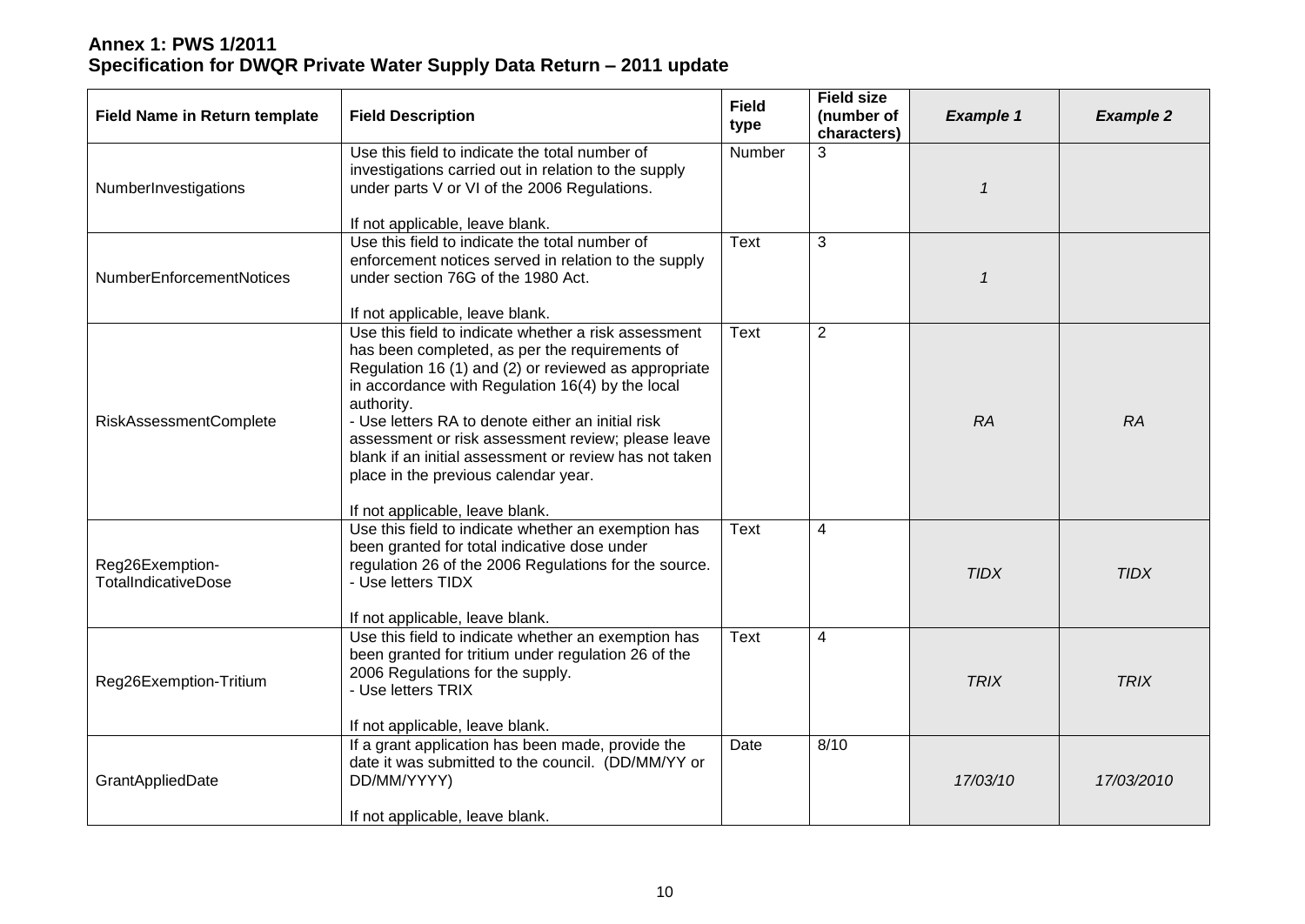| <b>Field Name in Return template</b> | <b>Field Description</b>                                                    | <b>Field</b><br>type | <b>Field size</b><br>(number of<br>characters) | <b>Example 1</b> | <b>Example 2</b> |
|--------------------------------------|-----------------------------------------------------------------------------|----------------------|------------------------------------------------|------------------|------------------|
|                                      | If a grant application has been made, provide the                           | Integer              | up to 5                                        |                  |                  |
| GrantAmount                          | amount of the grant awarded in whole pounds.                                |                      |                                                | 1600             | 800              |
|                                      | If not applicable, leave blank.                                             |                      |                                                |                  |                  |
|                                      | If a grant application has been made, provide the                           | Date                 | 8/10                                           |                  |                  |
|                                      | data the grant awarded. (DD/MM/YY or                                        |                      |                                                |                  |                  |
| <b>GrantAwardDate</b>                | DD/MM/YYYY)                                                                 |                      |                                                | 01/02/11         | 01/02/2011       |
|                                      | If not applicable, leave blank.                                             |                      |                                                |                  |                  |
|                                      | If a grant application has been made, state the                             | Integer              | up to3                                         |                  |                  |
| <b>GrantNumberProperties</b>         | number of properties receiving the grant.                                   |                      |                                                | $\overline{2}$   |                  |
|                                      |                                                                             |                      |                                                |                  |                  |
|                                      | If not applicable, leave blank.<br>If a grant application has been refused: | <b>Text</b>          | $\overline{2}$                                 |                  |                  |
|                                      | - Use letters GR                                                            |                      |                                                |                  |                  |
| GrantRefused                         |                                                                             |                      |                                                | <b>GR</b>        |                  |
|                                      | If not applicable, leave blank.                                             |                      |                                                |                  |                  |
|                                      | If a grant application has been completed, provide                          |                      |                                                |                  |                  |
|                                      | details of what it was used for. Include a flag for all                     |                      |                                                |                  |                  |
|                                      | the categories below that apply. In this field only,                        |                      |                                                |                  |                  |
|                                      | separate multiple flags with a ' $-$ '.                                     |                      |                                                |                  |                  |
| GrantBreakdown                       | If not applicable, leave blank.                                             |                      |                                                |                  |                  |
|                                      | Point of Entry Treatments - use flag PE                                     | <b>Text</b>          | $\overline{2}$                                 | <b>PE</b>        |                  |
|                                      | Point if Use Treatments - use flag PU                                       | Text                 | $\overline{2}$                                 | PU               |                  |
|                                      | Other Treatment Systems - use flag OT                                       | Text                 | $\sqrt{2}$                                     | <b>OT</b>        | $PU - SP - NS$   |
|                                      | Source Protection Systems - use flag SP                                     | Text                 | $\overline{2}$                                 | SP               |                  |
|                                      | New Private Supply - use flag NS                                            | Text                 | $\overline{2}$                                 | <b>NS</b>        |                  |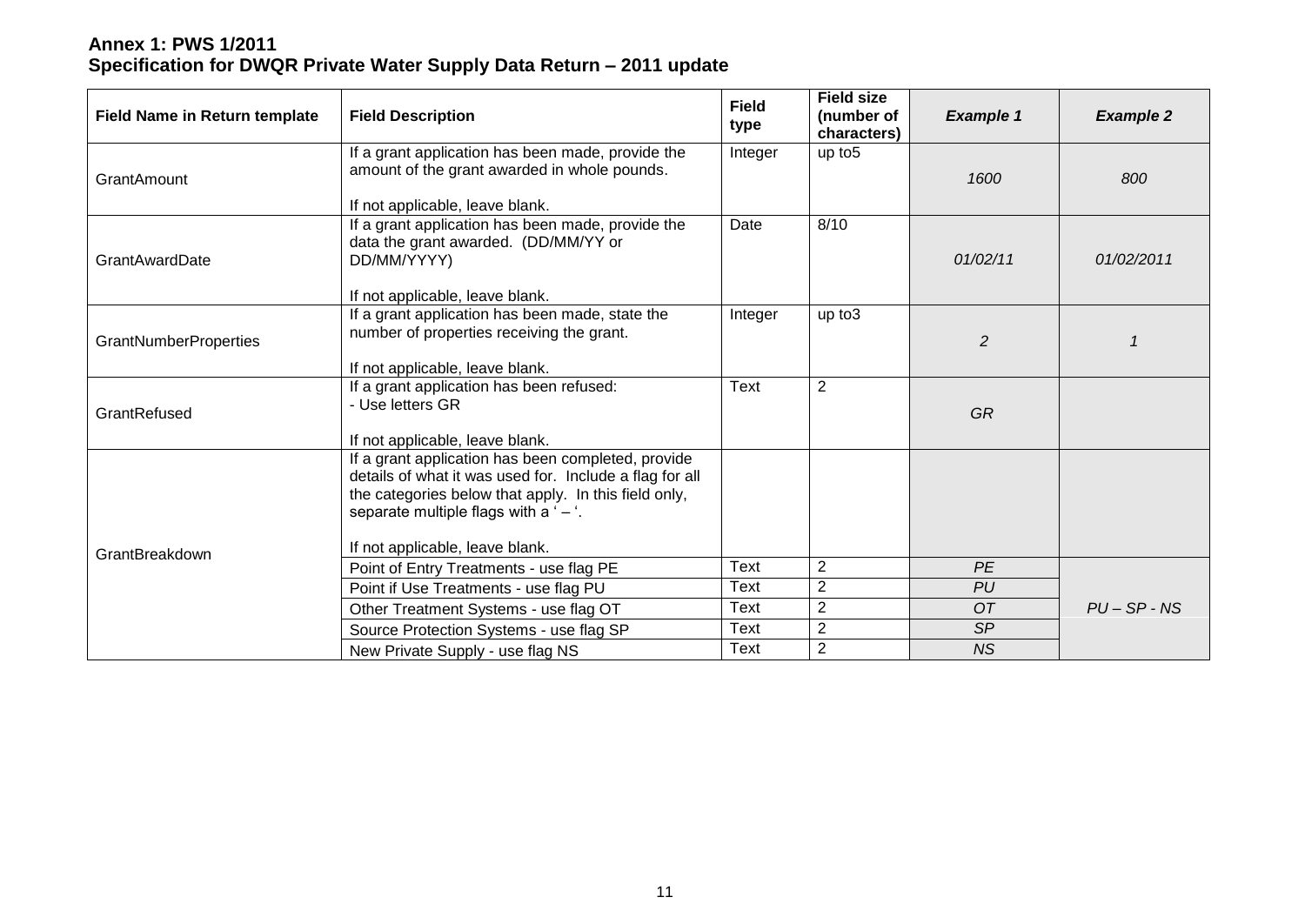#### Annex 2 **Look-up table 1 – Local Authority codes**

| <b>Local Authority</b>       | <b>Prefix Codes</b> |
|------------------------------|---------------------|
| Aberdeen City                | <b>ABC</b>          |
| Aberdeenshire                | <b>ABS</b>          |
| Angus                        | <b>ANG</b>          |
| Argyll and Bute              | AAB                 |
| Clackmannanshire             | <b>CLK</b>          |
| <b>Dumfries and Galloway</b> | <b>DAG</b>          |
| Dundee City                  | <b>DUN</b>          |
| East Ayrshire                | EAY                 |
| <b>East Dunbartonshire</b>   | <b>EDB</b>          |
| East Lothian                 | <b>ELO</b>          |
| <b>East Renfrewshire</b>     | <b>ERW</b>          |
| City of Edinburgh            | <b>EDH</b>          |
| Comhairle nan Eilan Siar     | <b>EIS</b>          |
| <b>Falkirk</b>               | <b>FKK</b>          |
| Fife                         | <b>FFE</b>          |
| <b>Glasgow City</b>          | <b>GGW</b>          |
| Highland                     | <b>HLD</b>          |
| Inverclyde                   | <b>IVC</b>          |
| Midlothian                   | <b>MLO</b>          |
| Moray                        | <b>MRY</b>          |
| North Ayrshire               | <b>NAY</b>          |
| North Lanarkshire            | <b>NLK</b>          |
| Orkney                       | <b>ORK</b>          |
| <b>Perth and Kinross</b>     | <b>PAK</b>          |
| Renfrewshire                 | <b>RNW</b>          |
| <b>Scottish Borders</b>      | <b>BRD</b>          |
| Shetland                     | <b>SHT</b>          |
| South Ayrshire               | SAY                 |
| South Lanarkshire            | <b>SLK</b>          |
| Stirling                     | <b>STG</b>          |
| <b>West Dunbartonshire</b>   | <b>WDB</b>          |
| <b>West Lothian</b>          | <b>WLO</b>          |

# **Look-up table 2 – Source Codes**

| <b>Source Type</b>     | <b>Codes</b> |
|------------------------|--------------|
| Surface - Watercourse  | SB           |
| Surface - Loch         | SL           |
| Surface - Rainwater    | <b>SR</b>    |
| Groundwater - Borehole | GB           |
| Groundwater - Well     | GW           |
| Groundwater - Spring   | GS           |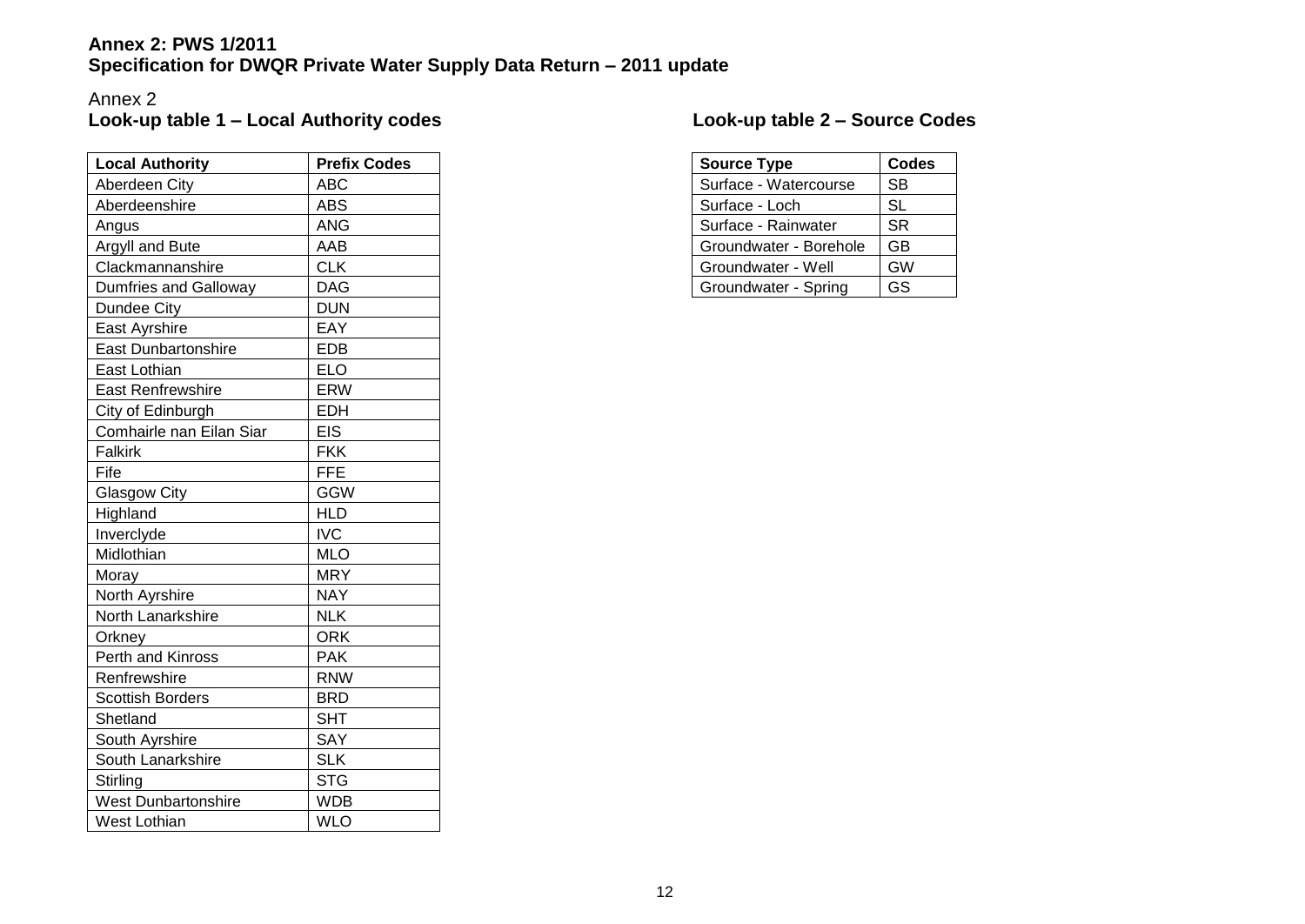#### **Table 2: Sample Data Table**

| <b>Field Name in Return template</b> | <b>Field Description</b>                                                                                                                                                                                                                                                              | <b>Field Type</b>  | <b>Field Size</b><br>(number of | <b>Example</b> |
|--------------------------------------|---------------------------------------------------------------------------------------------------------------------------------------------------------------------------------------------------------------------------------------------------------------------------------------|--------------------|---------------------------------|----------------|
|                                      |                                                                                                                                                                                                                                                                                       |                    | characters)                     |                |
| <b>SiteRef</b>                       | Supply Site Reference. Please see the note in the Site<br>Details table.                                                                                                                                                                                                              | Text               | up to 50                        | <b>BRD0123</b> |
| ParameterCode                        | State the parameter code for the sample taken. These are<br>listed in "Parameter Codes" worksheet in the Data Return<br>Template.                                                                                                                                                     | Text               | up to 5                         | A012           |
| SampleResult                         | State the result for individual sample, ensuring that the<br>units of measurement are the same as those specified in<br>The 2006 Regulations.                                                                                                                                         | Number             | up to 8                         | 54.3           |
| $>$ or $<$ qualifier                 | Only use if the sample result is greater than or less than<br>Limit of Detection. This will have been indicated on the<br>sample report the council received from the laboratory.                                                                                                     | Text $(>$ or $<$ ) | $\mathbf{1}$                    | $\,$           |
| SampleDate                           | Use this field to state the date the sample was taken.<br>(DD/MM/YY or DD/MM/YYYY)                                                                                                                                                                                                    | Date               | 8 or 10                         | 17/03/2011     |
| SampleTime                           | Use this field to state the time the sample was taken.<br>(HH:MM, 24 hour clock). If unknown, enter midnight, 00:00                                                                                                                                                                   | <b>Text</b>        | $\sqrt{5}$                      | 09:45          |
| ScheduledRegulatorySampleFlag        | This field should be used to indicate whether the sample<br>was taken to fulfil the sample frequency requirements of<br>the 2006 Regulations.<br>- Use SR<br>Note: Please note that any resamples, investigation<br>samples, grant follow-up samples, should not have the SR<br>flag. | Text               | $\overline{2}$                  | <b>SR</b>      |
|                                      | For Type B supplies any samples taken in accordance with<br>Part VIII of the 2006 Regulations should also be flagged<br>'SR'.                                                                                                                                                         |                    |                                 |                |
| PCVFailFlag                          | Use this field to indicate if the PCV standard or<br>specification has been exceeded. If this is the case, the<br>sample has failed.<br>- Use letter F                                                                                                                                | <b>Text</b>        | 1                               | F              |
| CustFitFlag                          | If the failure has clearly been caused by customer fittings<br>(i.e. the domestic distribution system), use this field to<br>show this.<br>- Use letters CT<br>If not applicable, leave blank.                                                                                        | <b>Text</b>        | 2                               | CT             |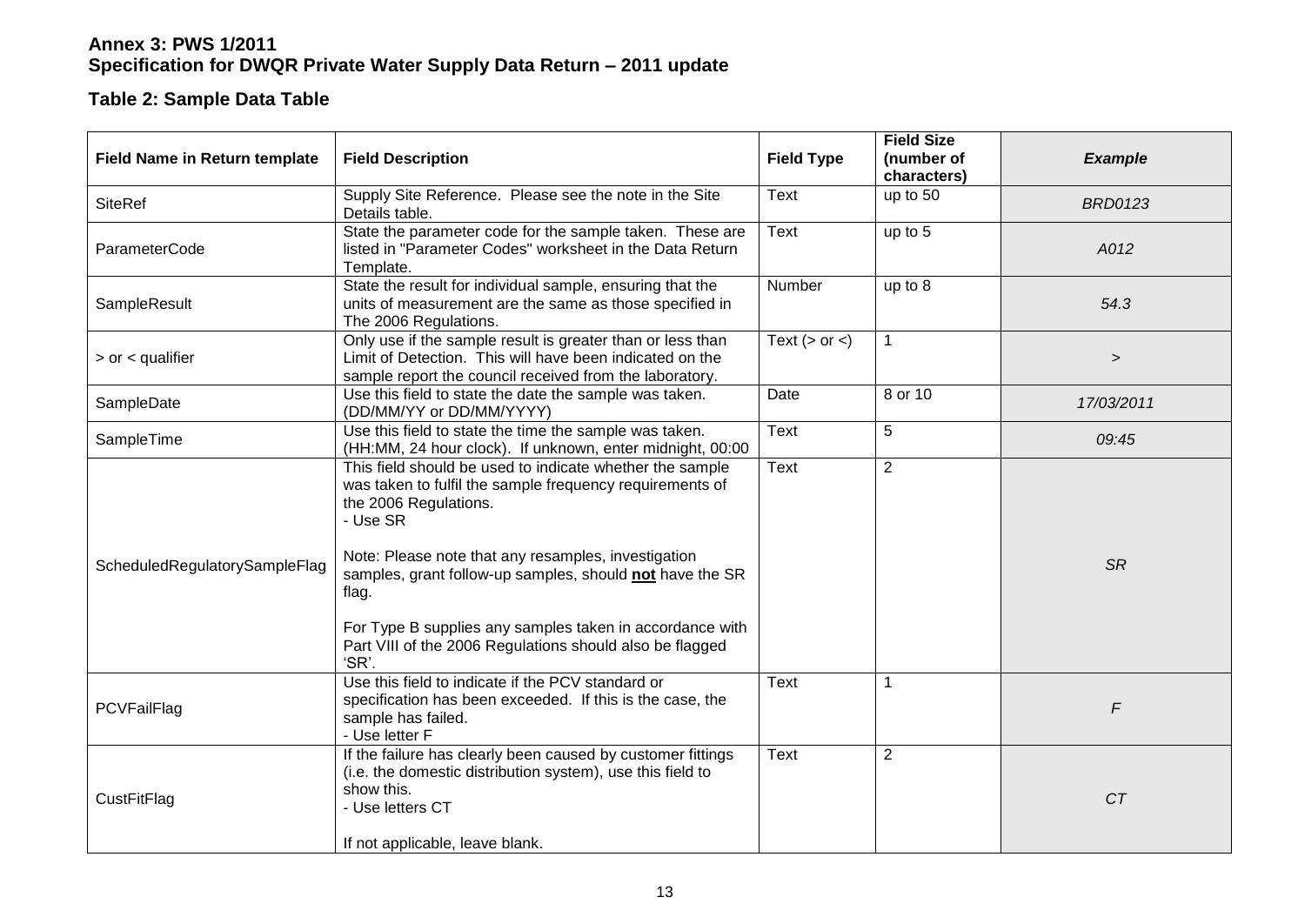| <b>Field Name in Return template</b> | <b>Field Description</b>                                                                                                                                                                                                                                                 | <b>Field Type</b> | <b>Field Size</b><br>(number of<br>characters) | <b>Example</b>                                                                                                          |
|--------------------------------------|--------------------------------------------------------------------------------------------------------------------------------------------------------------------------------------------------------------------------------------------------------------------------|-------------------|------------------------------------------------|-------------------------------------------------------------------------------------------------------------------------|
| Comments                             | This field can be used for general comments. For<br>example, it can be used to comment on individual PCV<br>failures. This should include the reason attributed to the<br>failure following investigations and the proposed remedial<br>action together with timescales. | Text              | up to 4000                                     | Sample taken for lead exceeds<br>the maximum value of 0.25<br>ug/l. Consumer advised to<br>replace internal lead pipes. |